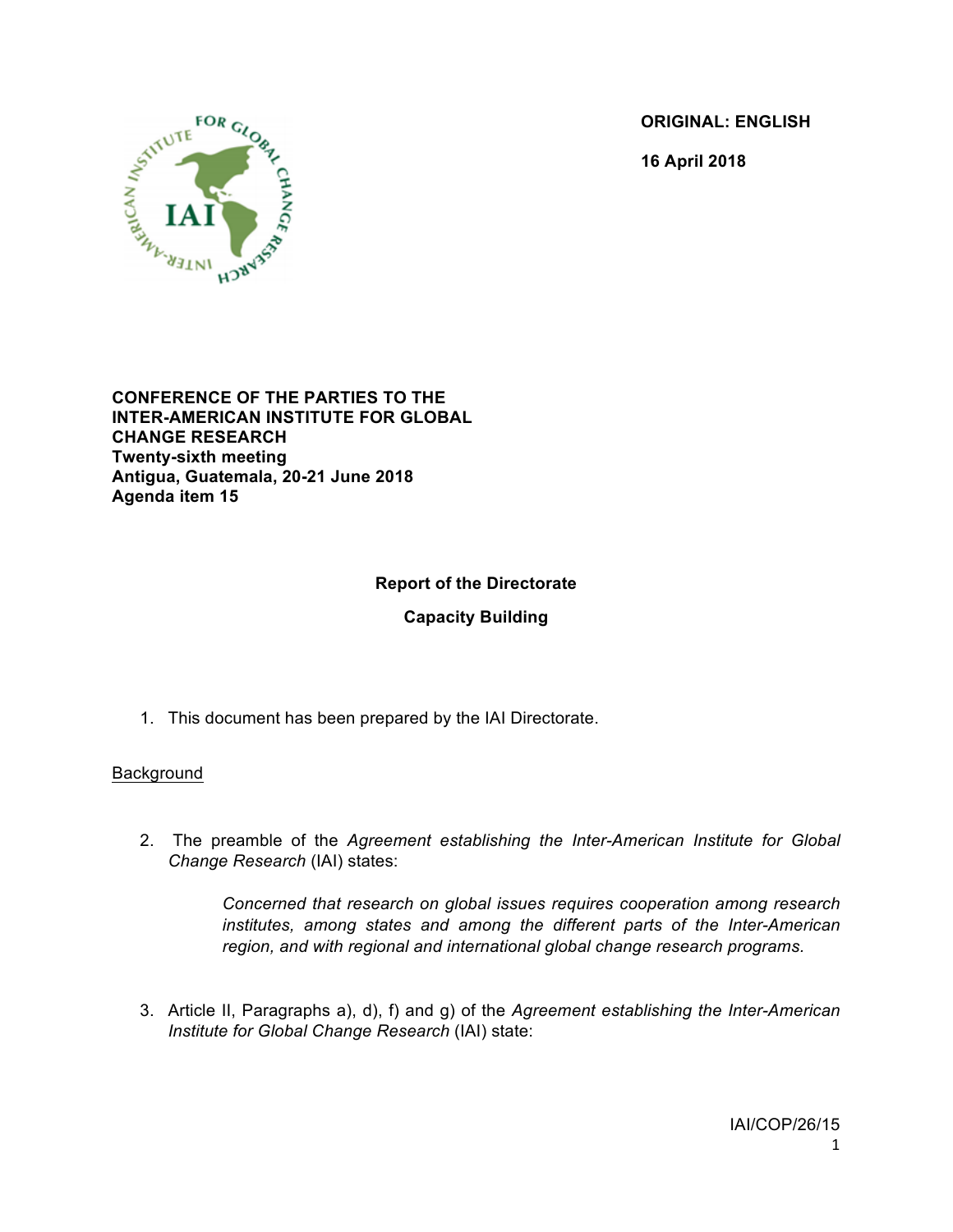a) Promote regional cooperation for interdisciplinary research on aspects of *global change related to the sciences of the earth, ocean, atmosphere, and the environment and to social sciences, with particular attention to impacts on ecosystems and biodiversity, socio-economic impacts, and technologies and economic aspects associated with the mitigation of and adaptation to global change;*

*d) Improve the scientific and technical capabilities and research infrastructure of the States of the region by identifying and promoting the development of facilities*  for the implementation of data management and by the scientific and technical *training of professionals;*

*f) Improve public awareness and provide scientific information to government for the development of public policy relevant to global change;*

*g) Promote cooperation among the different research institutions of the region.*

4. The Conference of the Parties, at its 12th meeting (Montreal, 2005), adopted Decision XII/11, Affiliated Institutions, which states:

> *The CoP approved CPTEC/INPE's proposal to become an affiliated institution of the IAI for the Program on Climate Variability in the Americas.*

5. The Conference of the Parties, at its 25th meeting (Bogota, 2017) adopted Decision XXV/25, Enhancing activity of IAI Member Country Representatives which states:

> *The CoP encourages proactive participation by country representatives in IAI meetings, reporting on IAI research project results in their countries, and working for the timely payment of country contributions.*

6. The Conference of the Parties, at its 25th meeting (Bogota, 2017) adopted Decision XXV/28, Augmenting science communication capacities of IAI research projects, which states:

> *The CoP directed the Directorate to find ways to enhance the capacity of IAI research projects to communicate their results to stakeholders.*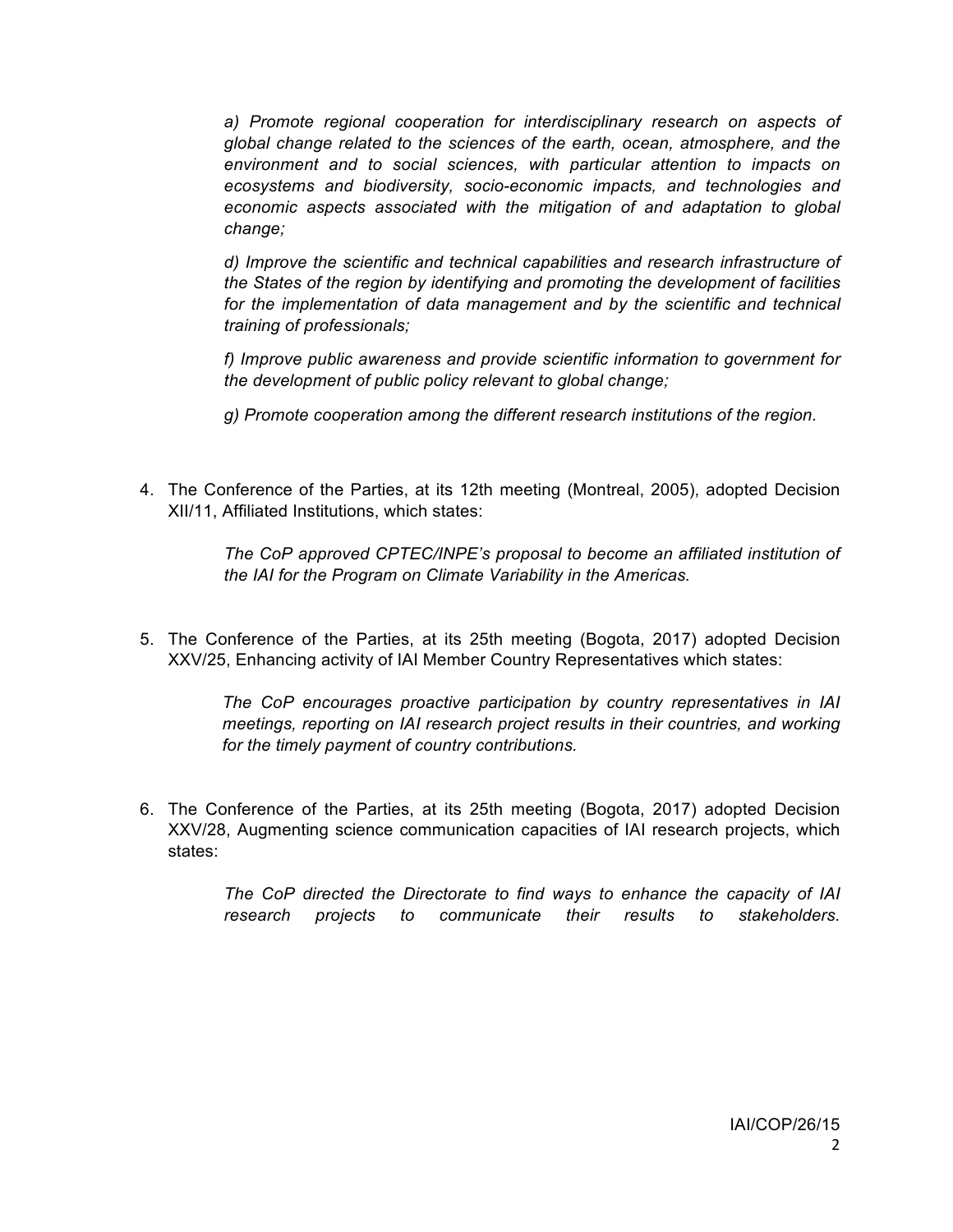Introduction

7. Chapter 4, *Capacity Building: Detailed Findings and Recommendations of the Report of the External Review Committee Assessment of the Inter-American Institute for Global Change Research<sup>1</sup> states:* 

*Finding 1: There is strong evidence that IAI capacity building activities are some of the most valuable contributions that the Institute has made to both science and society in the Americas. The IAI Directorate has employed a variety of approaches to capacity building, including short courses, workshops, and apprenticeships.* 

*Finding 2: It will be difficult to evaluate the long-term impact of these approaches, because specific mechanisms are not in place to track outcomes.*

*Finding 3: Recently, progress has been made toward developing capacity in scientific program management across the region.* 

*Recommendation 1: Continue to offer a broad range of capacity-building activities, including developing additional innovative approaches such as apprenticeships with government agencies, NGOS, and industry to broaden the range of opportunities for IAItrained graduates.* 

*Recommendation 2: Develop a tracking mechanism of capacity building efforts to, (1) aid in the future planning of capacity building activities and (2) effectively use the human and financial resources of the Institute.*

*Recommendation 3: Continue building capacity in science program management, because it is critical to the IAI's functioning effectively in the region.* 

8. In support of the above, during the intersessional period of CoP-25 (Bogota, 2017) and CoP-26 (Antigua, 2018), a broad range of capacity-building activities was developed by the Directorate. These activities contributed to the training of scientists, policy makers and other professionals from IAI Parties in many areas, including, but not limited to: inter and transdisciplinary proposal development; networking building; science-policy collaboration; communication of science to society; among others.

Capacity building in inter and transdisciplinary approaches to integrating policy and science

9. The Directorate engaged in a partnership with the University of São Paulo (USP) and the Interdisciplinary Climate Investigation Center (INCLINE) for the development of the *"São* 

 <sup>1</sup> American Association for the Advancement of Science Chapter 4, *Capacity Building: Detailed Findings and Recommendations. Report of the External Review Committee Assessment of the Inter-American Institute for Global Change Research*. Washington, D.C*.* International Office, 2007.

http://www.iai.int/wp-content/uploads/2013/10/aaas\_IAIreport\_0607.pdf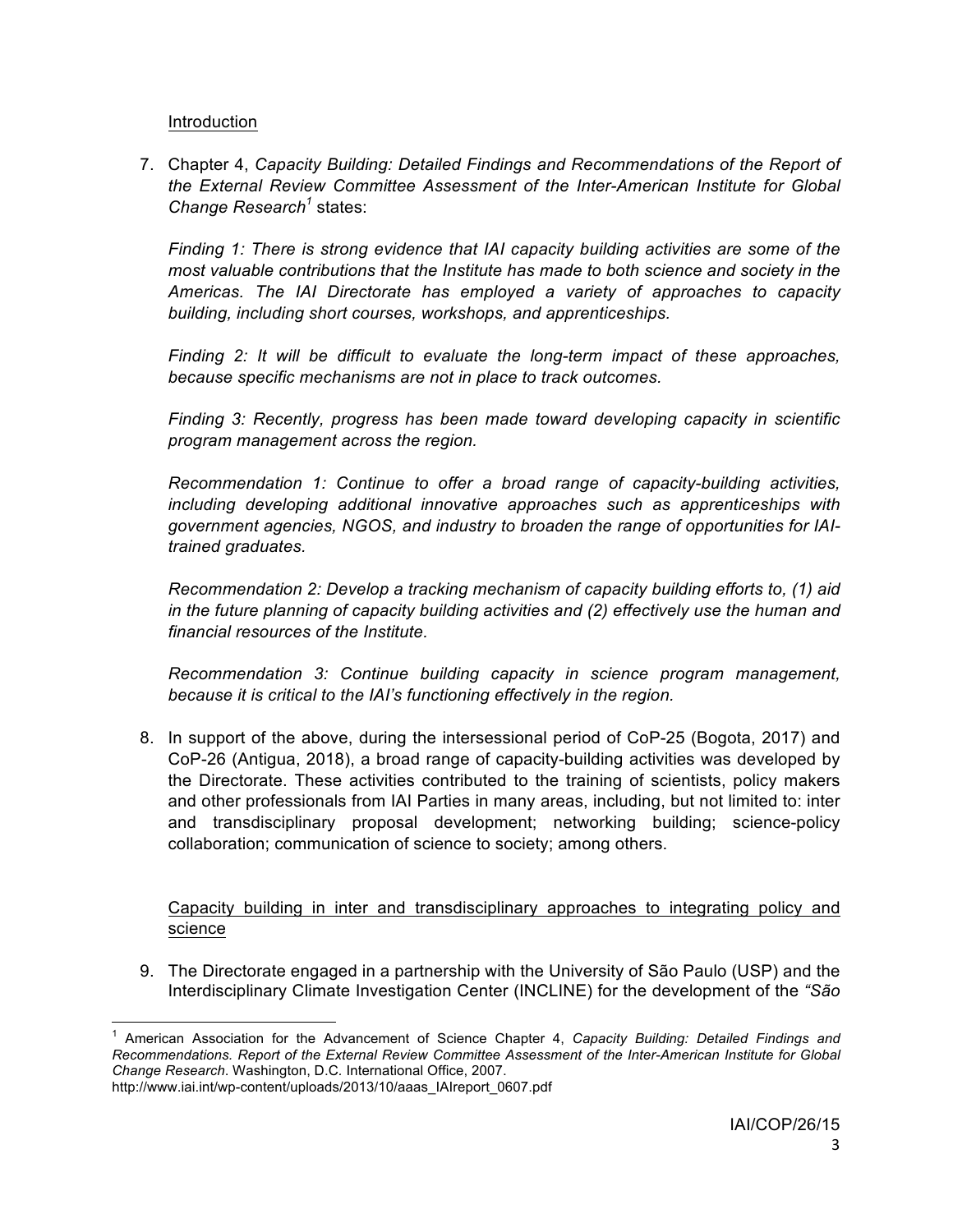*Paulo School of Advanced Science on Climate Change: Scientific basis, adaptation, vulnerability and mitigation"*, which was held 3-15 July 2017 in São Paulo, Brazil. Results from this event include:

- Directorate staff, the chair of the Scientific Advisory Committee, and several principal investigators served as lecturers to the 119 graduate students who attended the school.

- The School content was an overview of the Intergovernmental Panel on Climate Change (IPCC) reports, for young scientists to better understand climate change in an integrated manner and to foster interdisciplinarity.

- Participants also visited Brazil's Center for Weather Forecasting and Climate Studies (CPTEC), and the Center for Natural Disaster Monitoring and Alert (CEMADEN), two key institutions in the State of São Paulo conducting climate change research with policy applications.

- An IAI activity that is world-wide in scope and participation, 119 participants from 30 countries.

- Diversification of IAI funding sources. The School was funded by the São Paulo Research Foundation (FAPESP) with resources of approximately US\$ 200,000.<sup>2</sup>

10. The Directorate organized the *"Professional Development Seminar (PDS) on Transdisciplinary Approaches to Integrating Policy and Science for Sustainability"*, which was held in two parts (November 2016 in the Dominican Republic and October 2017 in Canada), hereafter referred to as PDS Dominican Republic/Canada. Results from these events include:

- Participants came from governments, the private sector, NGOs, indigenous communities, and academia. Four transdisciplinary collaborative networks were established. Networks developed projects on socio-economic environmental themes: water governance; improving the livelihoods and resilience of cocoa producers; and native grassland sustainability for biodiversity conservation and livelihood security<sup>3</sup>.

-Two projects are in the process of receiving financial support from the private sector to undertake research, which reflects the value of the IAI training in strengthening participants' skills in proposal development and in establishing transdisciplinary research teams.

- The seminar gave prominent participation to Canada's First Nations and special recognition of indigenous knowledge as an important type of knowledge to be integrated into transdisciplinary research. First Nations representatives led and hosted the seminar field trip and discussed with participants collaboration among different communities.

- PDS Dominican Republic/Canada evaluation indicated that participants, collaborators and other co-organizers and funders considered the seminar unique and innovative in its approach. The seminar addressed multiple goals and provided training in various skills. Participants appreciated training in interdisciplinary and transdisciplinary team-building, network development, proposal development, engagement of scientists with policy makers and with indigenous communities, development of press releases and communication of science to society. Participants also praised the PDS for its practical approach. Seminar program included state of the art scientific lectures, conceptual and

 $^2$  For more information, access the School webpage at: http://www.iai.int/sao-paulo-climate-change-2017/  $^3$  For more information see IAI/COP/26/Info.10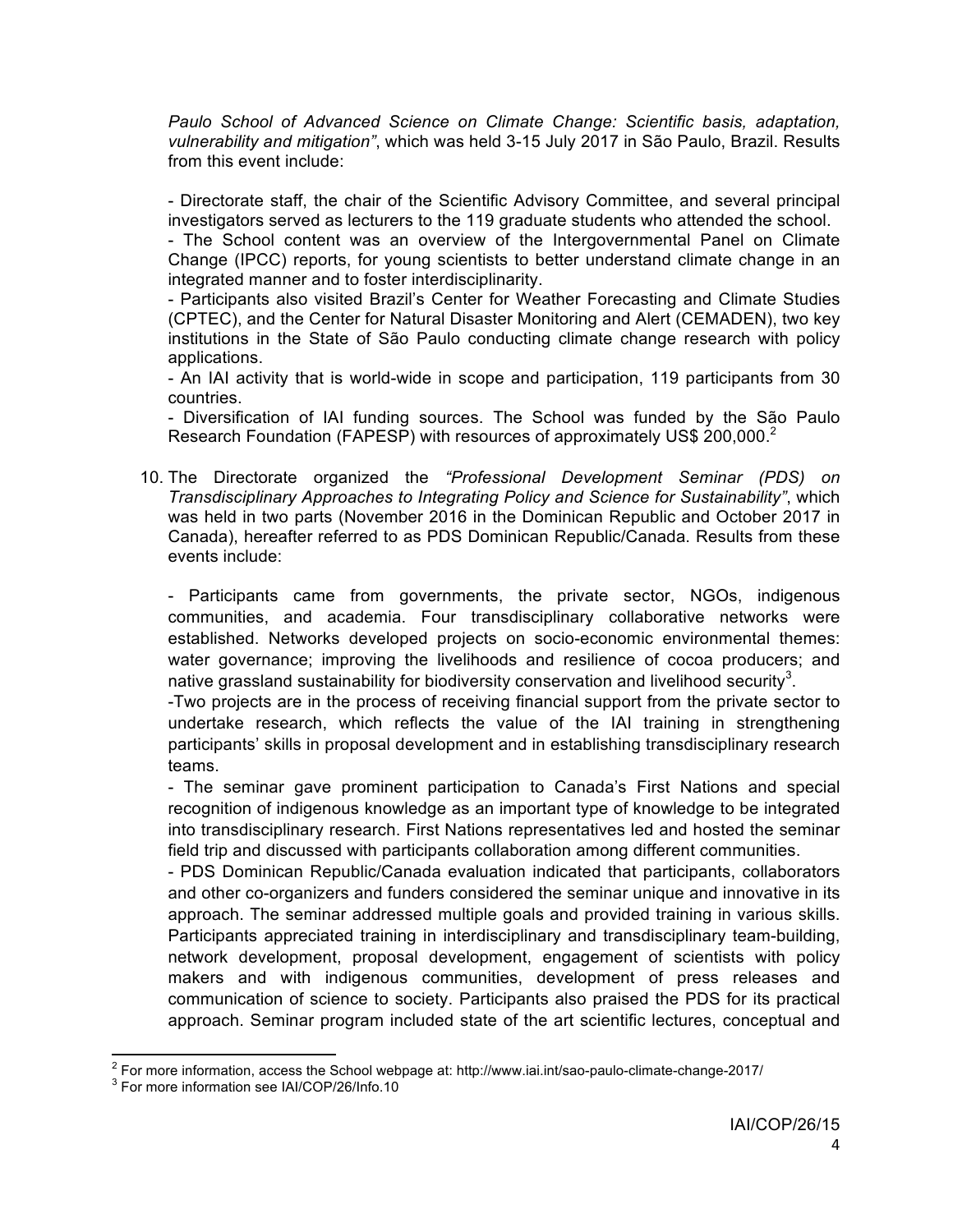methodological approaches, and fostered the application of the knowledge and skills imparted from the training through project proposal development.

-Co-funding of approximately US\$ 45,000 was leveraged by the Directorate for the PDS Dominican Republic/Canada with partner organizations, such as the Dominican Republic's Ministry of Environment and Natural Resources, Canada's University of Calgary, the American Association for the Advancement of Sciences, FAPESP and several universities<sup>4</sup>.

11. In November 2017, the Directorate co-organized a session workshop *"On speaking a transdisciplinary language: Pathways for knowledge integration and cross-sector collaboration"* which was held at the II Conference of the Programme on Ecosystem Change and Society (8-10 November 2017 in Oaxaca, Mexico). Results from this event include:

- A Training Seed Grant team with researchers from the University of Calgary, Canada and California State University, United States of America co-organized this workshop with the Directorate. As a result of this initiative, alumni are collaborating with the IAI as host and leaders of training activities based on IAI training models and on the seed grant research conducted under the IAI funding.

- This workshop was funded by the University of Calgary Research Across Borders Grant.

- The workshop was commended by many participants who were impressed by the practical IAI training model which combines training seminars with seed grant projects.

- 12. In August 2017, the Directorate and the Oceanographic Institute of the University of São Paulo (USP) submitted a proposal to hold a "*São Paulo School of Advanced Science on Ocean Interdisciplinary Research and Governance"*. The proposal was approved for funding by FAPESP and the School will take place 13-25 August 2018 in São Paulo, Brazil. Over 100 graduate students, from all over the world, will participate in this event and will advance their knowledge on interdisciplinary ocean research and integrated science and governance, including issues related to public policy.
- 13. In reply to a request from Panama made on 22 January 2018, the Directorate is organizing a course on Science and Diplomacy for scientists and policy makers from Central America. The course, to be held in October 2018, will be developed in collaboration with the American Association for the Advancement of Science (AAAS) and Panama's Secretaría Nacional de Ciencia y Tecnología e Innovación (SENACYT). This activity seeks to enhance the participation of professionals, from IAI Parties and non-Parties in Central America and Spanish speaking nations, in the Caribbean (Cuba and the Dominican Republic), in IAI activities.
- 14. The Directorate will also organize a similar course for English speaking countries in the Caribbean and Suriname to encourage adhesion of Caribbean nations to the IAI agreement and promote the participation of these countries in IAI programs. This activity will be held in Jamaica in 2019.

 $4$  For more information, access the seminar webpage at: http://www.iai.int/transdisciplinary-approaches-to-integratingpolicy-and-science-canada/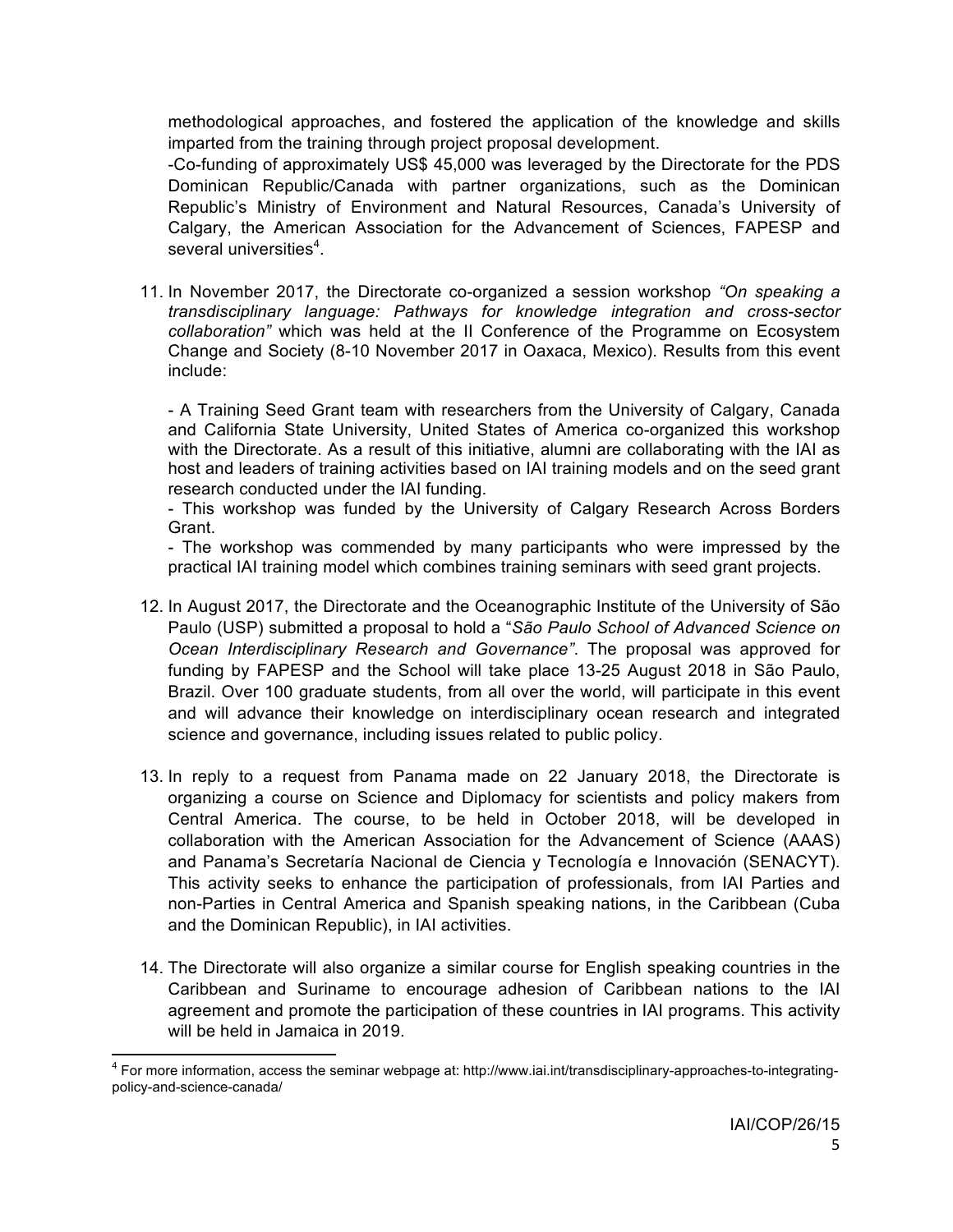- 15. These activities should also be understood as part of the IAI Directorate's strategic effort to enhance membership in the IAI.
- 16. The Directorate is working on the planning of a *"Seminar on the Impacts of Climate Change and Variability on Water Resources in the MERCOSUR region: an Interdisciplinary Approach"*. The seminar will be held 5-13 November 2018 in Santa Fe, Argentina. The difference of this activity from other IAI seminars is that it will focus on interdisciplinary curriculum development for a master and doctoral program. The seminar will be hosted by the Faculty of Engineering and Water Sciences of the Universidad Nacional del Litoral. Other collaborators are the World Meteorological Organization and the government of the province of Santa Fe.

### Science-policy collaboration and science communication

- 17. The Directorate participated in the program sponsored by the AAAS on *"Science Diplomacy and Leadership"* (11-15 September 2017 in Washington, DC) as part of its efforts to strengthen the activities at the science and policy interface. The IAI contributed to an activity hosted by the Embassy of Costa Rica in Washington, D.C., where a panel discussion provided young scientists an introduction to government and international officials with experience in bilateral and multilateral negotiations. Participants in the panel included H.E. Román Macaya, Costa Rican Ambassador to the United States, Dr. Marcos Regis da Silva, IAI Executive Director, Mr. John Maisto, former U.S. Ambassador to Nicaragua, Venezuela, and the Organization of American States, and Mr. Ernesto Fernández-Polcuch, Chief of Section, Science Policy and Partnerships, UNESCO.
- 18. *"Throwing away the Lab Coat: Communicating science across borders - Canada's Panel Dialogue"* was the title of a science-policy activity of the PDS Dominican Republic/Canada hosted by famous Discovery Channel TV host Jay Ingram. Mr. Ingram and expert guests explored innovative ways to communicate science across sectors, borders, and cultures. The guests came from different sectors: indigenous communities and energy and mining sectors, legislative government, private sector and academia.
- 19. The Directorate played an important role in the *"First Mexican Congress on Science-Informed Policy"* organized by the Science Advisory Council of Mexico, the Office of Science, Technology, and Innovation of the Presidency of Mexico and the AAAS (19-20 October 2017 in Mexico City, Mexico). Along with high-level government officials from Mexico, Nobel Laureate Dr. Mario Molina, AAAS Chief Executive Officer, the IAI Executive Director, presented the IAI as an intergovernmental mechanism that supports decisionmaking and facilitates the integration of science into national, regional and international processes and agendas.
- 20. The Directorate also had prominent participation at the training symposium held at the Universidad Nacional Autónoma de Mexico (UNAM) held back to back with the First Mexican Congress on Science-Informed Policy. Students were introduced to successful examples of training programs and immersive mechanisms for engaging scientists with policy processes.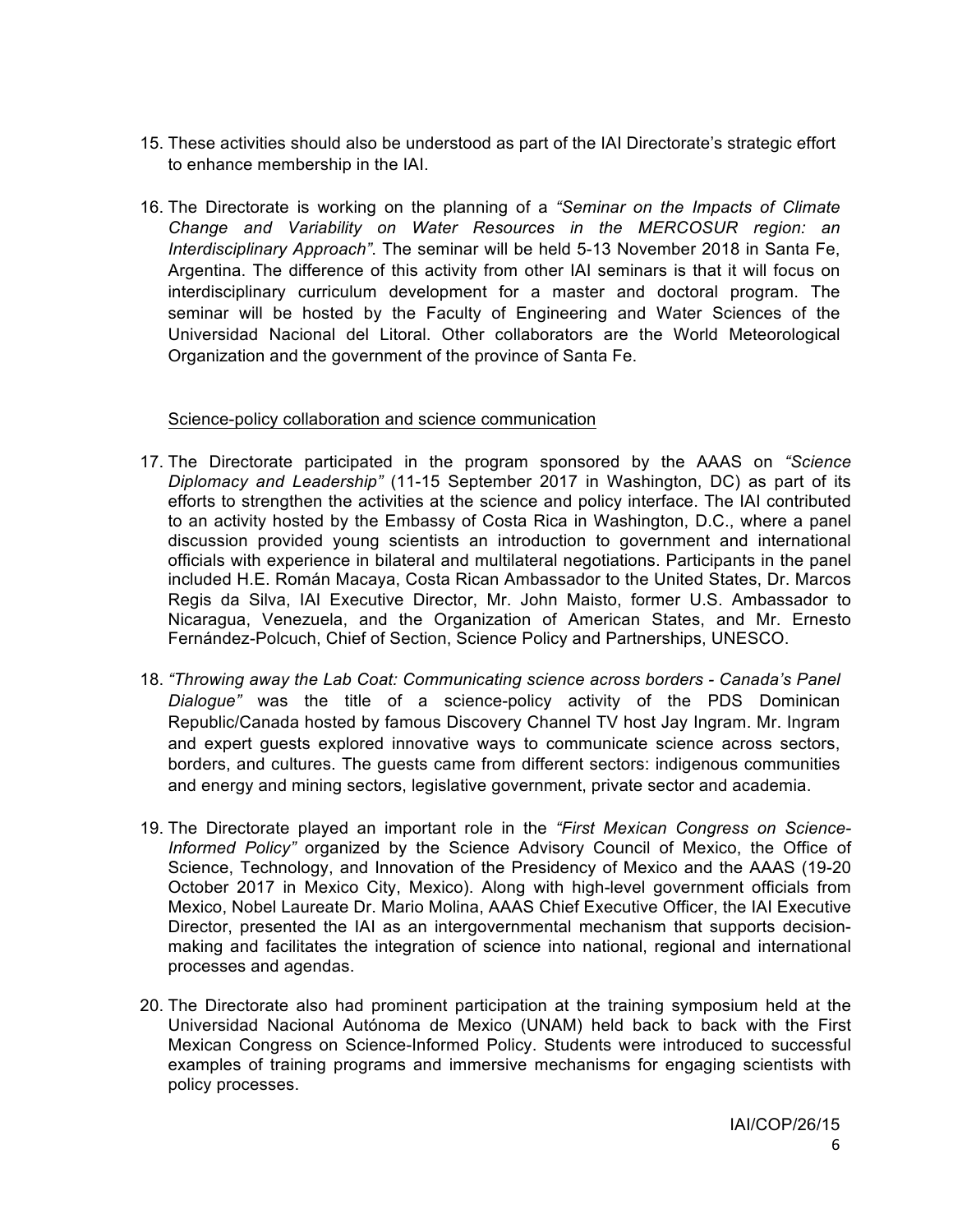- 21. The Directorate has submitted a proposal to hold a session on "Ciudades Sostenibles: la construcción de enfoques operativos para América Latina" at the Latin America and the Caribbean Open Forum for Sciences - CILAC 2018 (22-24 October 2018 in Panama City, Panama). Partner organizations are: Panama's SENACYT, AAAS, the IPCC, and Mexico's Colegio de la Frontera Norte.
- 22. The Directorate was invited to participate in the AAAS Annual Meeting (15-18 February 2018 in Austin, USA) session on Science Diplomacy. The IAI was presented as AAAS's partner in Latin America which represents an excellent example of scientific collaboration under a multilateral framework. Other important speakers at this session were Dr. Franklin Carrero-Martínez, Acting Deputy Science and Technology Adviser to the United States Secretary of State; Ambassador Jimmy Kolker, former US ambassador to Burkina Faso, Uganda, and chief of the HIV/AIDS Section at UNICEF's New York Headquarters; and Mr. Ernesto Fernández-Polcuch, Chief of Section, Science Policy & Partnerships, UNESCO.
- 23. The Directorate will participate in the meeting of the PDS Dominican Republic/Canada water governance Seed Grant project to be held 3-6 April 2018 in Chile. The meeting will gather IAI researchers from Argentina, Brazil, Chile, Canada and Colombia, other scientists from Europe, and representatives from indigenous communities, from the government of Chile, and the mining company BHP Billiton. One discussion item to be addressed at the meeting is the establishment of a knowledge platform on science and policy for the Americas, such as mining – climate change – and community participation. Another discussion item to be addressed is the fostering of collaboration among indigenous communities from Chile and Canada. This activity is the result of discussions held between representatives from the Cree and Blackfoot First Nations of Canada and Chile's Quechua of Quipisca during the IAI seminar in Canada and reflects the Directorate's efforts to take into account the views of indigenous peoples and local communities.

### Party representatives participation in IAI events

- 24. Mexico IAI focal point, Dr. Maria Amparo Martínez, collaborated with the Directorate in the Open Symposium held at the Universidad Nacional Autónoma de Mexico (UNAM) held back to back with the First Mexican Congress on Science-Informed Policy.
- 25. Colombia IAI focal point, Mr. Omar Franco, was invited to participate in the First Mexican Congress on Science-Informed Policy (October 2017).
- 26. Panama IAI focal points, Ms. Milagro Mainieri and Ms. Luz Cruz, are collaborating with the Directorate in the planning of a training course on Science Diplomacy for Central American scientists and policy makers. The course will be held 17-20 October 2018 in Panama City, Panama.
- 27. Chile IAI focal point, Ms. Gladys Santis, will participate with the Directorate in the meeting of the PDS Dominican Republic/Canada water governance research team in Chile on 4 April 2018.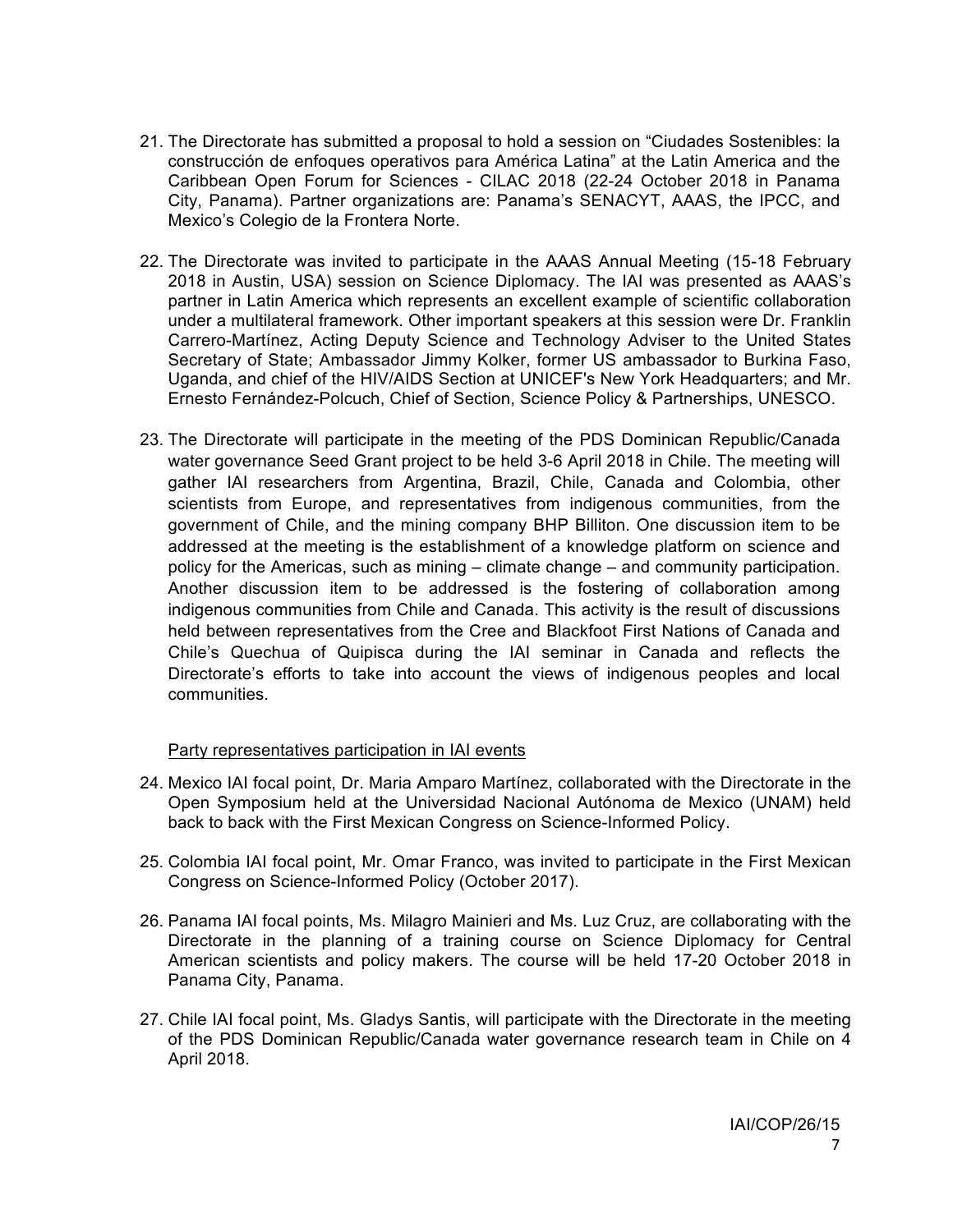- 28. Paraguay IAI focal point, Dr. Fernando Mendez, is working with the Directorate in the planning of the Seminar: the Impacts of Climate Change and Climate Variability on Water Resources in the MERCOSUR Region: an Interdisciplinary Approach. The seminar will be held 5-14 November 2018 in Santa Fe, Argentina.
- 29. Uruguay IAI focal points, Mr. Jorge Rucks and Mr. Ignacio Lorenzo, are collaborating with the Directorate in planning several joint-events, to be held in Uruguay: 1) Future Earth - IAI - Uruguay Science for Policy event to be held in April 2018. Future Earth scientists, IAI investigators from Uruguay, and government authorities will present and discuss priority themes for the host country, such as Renewable Energy and Sustainable Agriculture; 2) Uruguay's Ministry of Foreign Affairs, the Embassy of Brazil, and the Embassy of Canada will host a meeting with all diplomatic representations of IAI Parties in Uruguay to present the IAI and its programs; 3) Uruguay's coordination group of the National System for Climate Change Response will hold a meeting with the Directorate to discuss IAI new strategies for science to support national policy needs for global agreement frameworks.

### Capacity Building Outreach

- 30. Capacity building opportunities are some of the most viewed announcements on the IAI social media (Twitter and Facebook). Over 10,666 people accessed training announcements last year.
- 31. In 2017 the IAI launched the development of webinars and broadcast its seminars. This initiative increased the visibility of the IAI. Webinars were accessed by a large number of scientists, students and other professionals. They reached an audience of 8,259 people. Viewers attended the IAI seminars on ecosystems services, transdisciplinary approaches, and the São Paulo school on climate change.
- 32. More than 85 videos of seminar lectures, interviews and testimonies were produced of the PDS Costa Rica/Chile on ecosystems services and of the Dominican Republic/Canada. To date over 2,625 users have accessed these videos at the IAI YouTube Channel and social media.
- 33. A video entitled *"The Transdisciplinary Approach"* resulting from the first part of the PDS Dominican Republic (November 2016) was developed by Michigan Technological University in collaboration with the IAI in August 2017. Nearly 900 people have watched this video on the IAI social media and website.
- 34. A special issue of Ecuador's Universidad de las Fuerzas Armadas *Vínculos Magazine* will be published on *"Transdisciplinary Approaches to Integrating Policy & Science for Sustainability"* in April 2018. This entire issue is dedicated to the IAI PDS Dominican Republic/Canada participants and speakers. It presents the IAI seminar as an initiative among scholars and professionals working collaboratively under a transdisciplinary, geographically diverse and multi-sectoral approach.

### Recommendation:

35. The Conference of the Parties is invited to encourage Parties to collaborate with the Directorate in the development of capacity building and science-policy activities on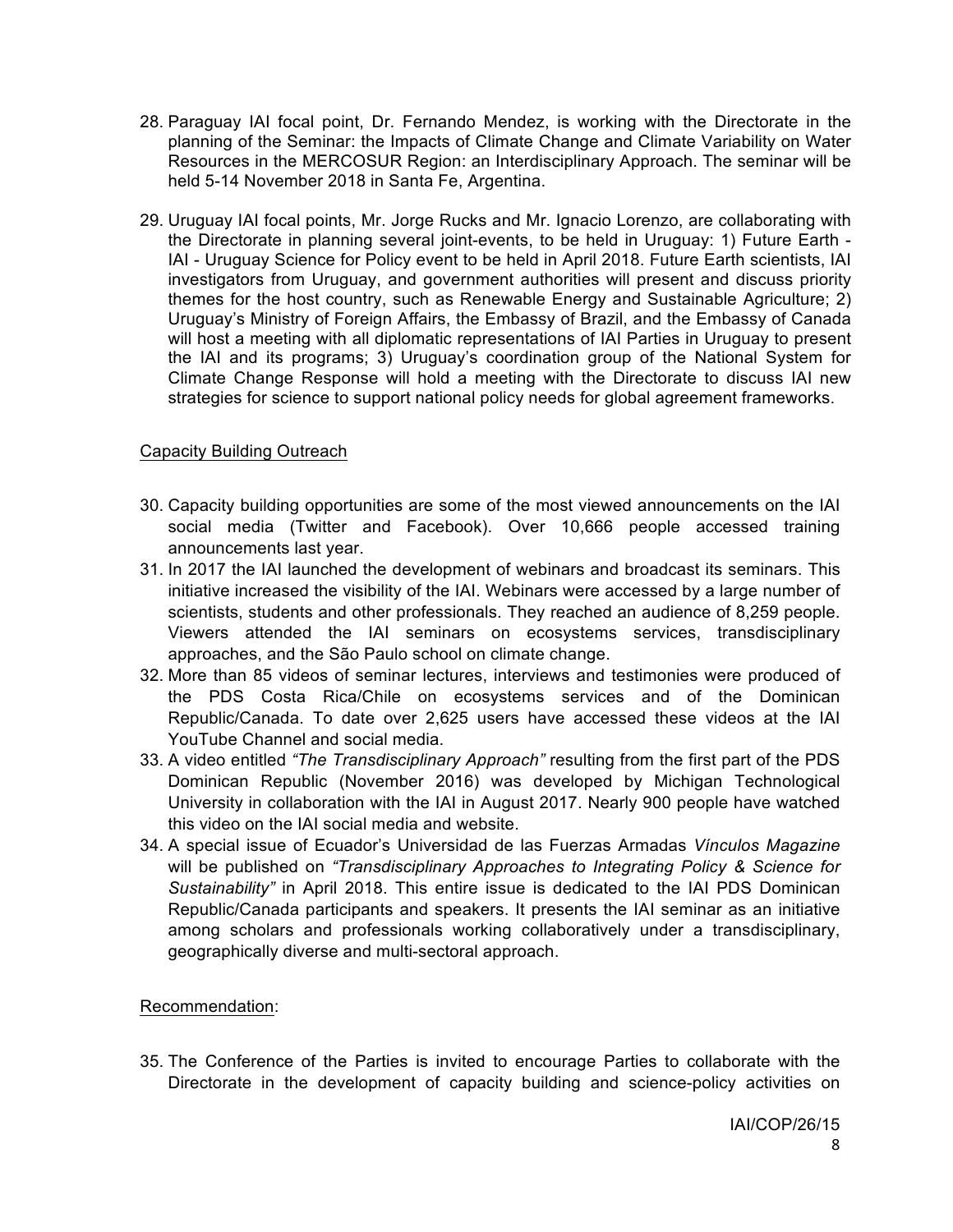global change relevant to national priorities. The Directorate would welcome further collaboration with Parties to strengthen the scientific and policymaking capacities of professionals from the Americas.

- 36. The Conference of the Parties is invited to support the development of future IAI Seed Grant Programs associated with capacity building activities. To date, two Seed Grant programs have been implemented by the Directorate with high impact and low cost. Seed Grants include professionals from all 19 Parties and non-Parties from universities, government agencies, NGOs and the private sector. Furthermore, these programs provide practical experience in inter and transdisciplinary research, multinational network building, science-policy interactions, and international science program management. The IAI Seed Grant model has been replicated by other organizations, such as the International Council for Science (ICSU).
- 37. The Conference of the Parties is invited to encourage Parties to collaborate with the Directorate, the Scientific Advisory Committee and the Science Policy Advisory Committee in the design and implementation of two new capacity building programs aimed at strengthening the science-policy training of early career scientists from the Americas, subject to the availability of external resources:
	- a) A Science & Technology Policy Fellowships program that provides opportunities for outstanding scientists to learn about national policymaking while using their knowledge and analytical skills to address pressing societal challenges. This program could follow the successful model implemented by the AAAS, which has been replicated by many countries around the world;
	- b) The Research Internship Program that offers fellowships for young scientists to develop a research project at prestigious national and international research centers for a period of 6-12 months. The Directorate successfully implemented research internship programs with Brazil's National Institute for Space Research (INPE) through the Center for Weather Forecast and Climate Studies (CPTEC), and the United States National Center for Atmospheric Research (NCAR) during the period 2006-2012.
- 38. The Conference of the Parties is invited to consider adopting the draft decisions contained in the Annex to the present document.